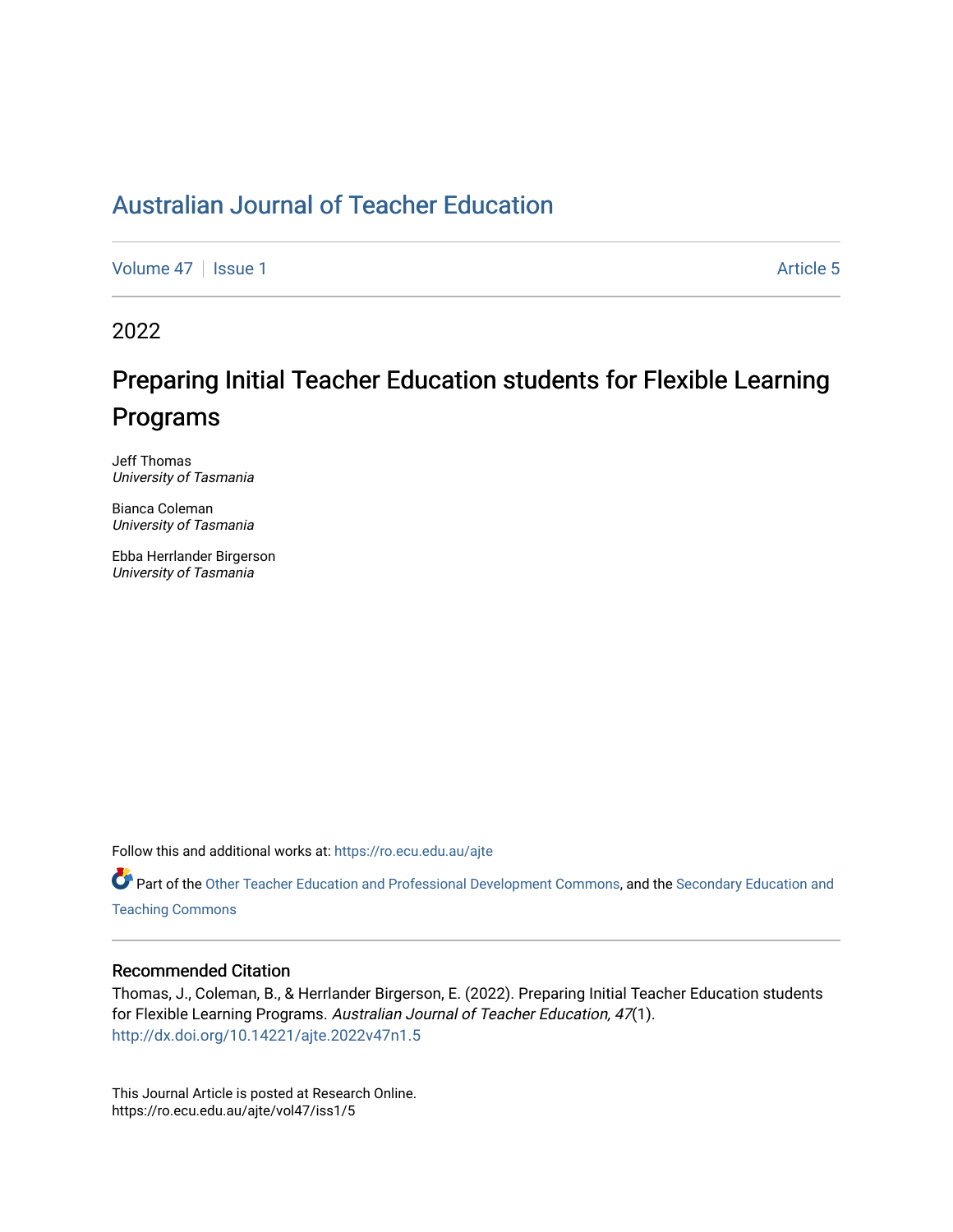## **Preparing Initial Teacher Education Students for Flexible Learning Programs**

Jeff Thomas Bianca Coleman Ebba Herrlander Birgerson University of Tasmania

*Abstract. In Australia, there is currently no official training pathway or qualification required for working in Flexible Learning Programs (FLPs). This causes a problem for both new teachers wishing to work in this area and for employers who have no way of knowing whether a new teacher has the appropriate skills or knowledge to teach in this alternative context. To address this problem, we designed and implemented a program during which Initial Teacher Education (ITE) students were given the opportunity to experience teaching in a FLP. Here we report on the experiences and perceptions of the preparation program from the perspectives of the key stakeholders, including the ITE students, FLP staff, and the young people attending the FLP. All stakeholders perceived the project to be a success in enabling the ITE students to gain valuable theoretical knowledge and practical experience of the FLP context.*

#### **Introduction**

Teachers play a crucial role in preparing young people to lead successful and productive lives (Australian Institute for Teaching and School Leadership, 2011). Initial Teacher Education (ITE) courses teach graduates to follow 'mainstream' education policies and procedures designed to cater for most students (Thomas, 2018). However, mainstream education settings do not serve all students, particularly those from marginalised and lowersocioeconomic backgrounds (Mills, et al., 2016; Mosen-Lowe et al., 2009). Accordingly, Flexible Learning Programs (FLPs) have abounded in recent years to address the needs of these students. There are more than 900 FLPs in Australia and over 70,000 young people are engaged with alternative education providers (te Riele, 2014). FLPs provide young people with pathways to successful education opportunities after experiences of failure and/or exclusion from mainstream settings and strive for inclusive educational pathways that offer wraparound social services, practical support, individual learning plans, and supportive and respectful relational contexts (Abrams, 2010; Mills, et al., 2016).

The project this paper reports on originated from separate, informal conversations, between us, the authors, and staff of a Flexible Learning Program (FLP), as well with ITE students enrolled in a Master of Teaching program, in [deidentified], Australia. In these conversations the FLP staff identified challenges related to recruiting new teachers with specific knowledge about working with disenfranchised young people and who had had experience in this specialist teaching context. High staff turnover at the FLP and a lack of formal pathway or training program means there is a limited pool of suitable applicants for teaching positions.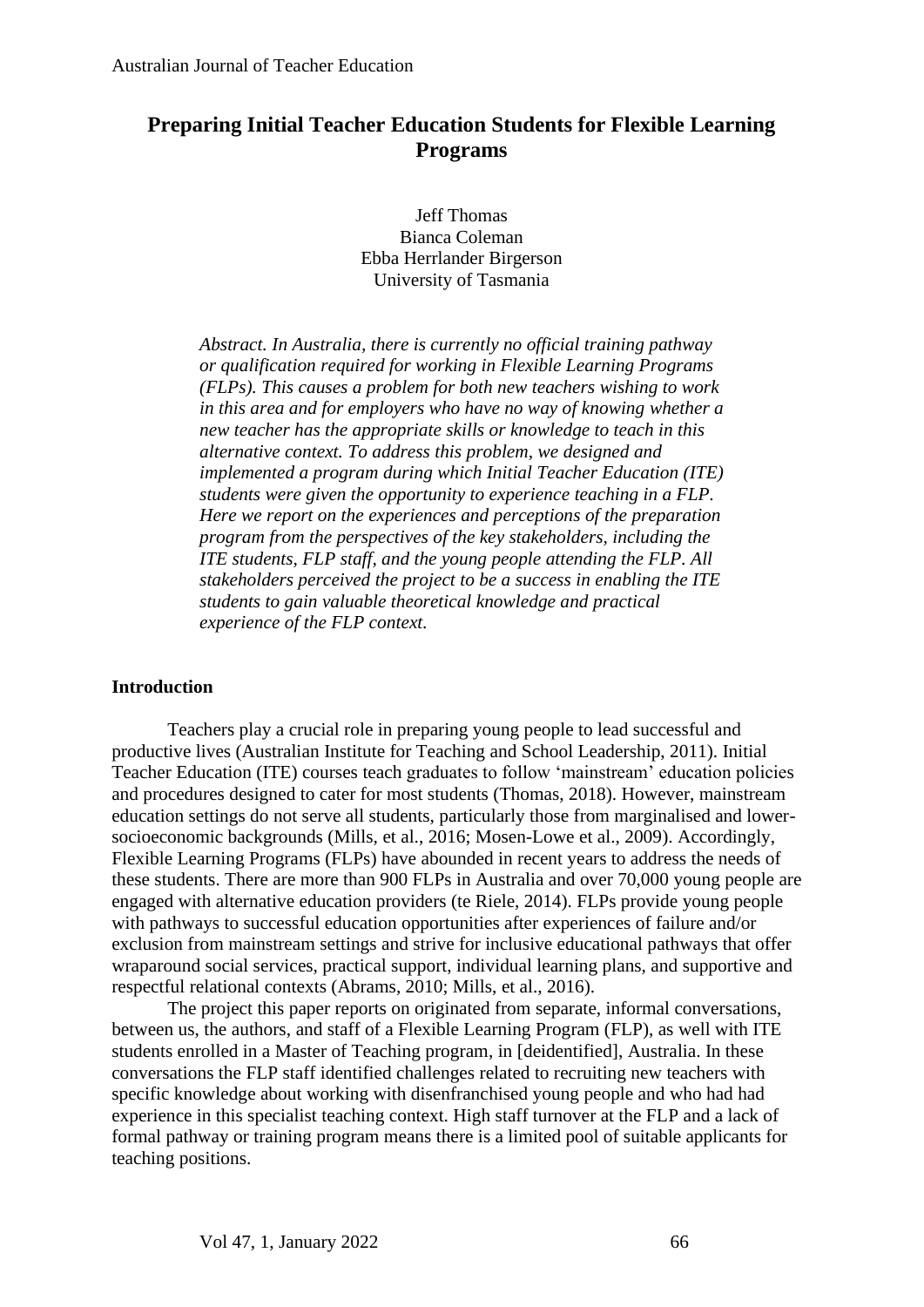Separately, the authors had been approached by ITE students who expressed an explicit desire to work with disadvantaged and disenfranchised young people. In their ITE course, the students explained, there was no opportunity to gain specific knowledge to work in the area, nor was it deemed appropriate for ITE students to participate in Professional Experience placements in these 'challenging' contexts.

These two serendipitous conversations occurred within a teaching environment where there is little written about the requirements of staff in FLP contexts, nor about ITE preparation programs for students who want to specialise in this sector of education. The overarching aim of this project, therefore, was to determine whether ITE courses could play a part in the preparation of future FLP teachers. To meet this objective, the authors proposed a project which included three phases of inquiry:

- (1) The design of a targeted program to equip ITE students with the skills and knowledge needed to work in an FLP context;
- (2) The implementation of a program for ITE students to be immersed in an FLP context as part of the ITE course;
- (3) An investigation into how the program was perceived and experienced by the stakeholders (i.e. ITE students, FLP staff and young people).

This paper reports on the third phase of the inquiry: a qualitative investigation of the key stakeholders' perceptions and experiences of the preparation program.

### **Literature Review**

It is well established that teachers in FLPs play a pivotal role in re-engaging young people who have become disengaged from mainstream education (Coles et al., 2009; Jordan et al., 2017; McGregor & Mills, 2012; Mills & McGregor, 2016a; 2016b; Mills et al., 2017; te Riele, 2006; 2010; Waters, 2017). These young people may come to FLPs with a myriad of challenges, such as complex family situations, substance use, social difficulties, language problems, learning difficulties, mental illness, as well as cultural, racial or ethnic barriers (Bland et al., 2008; Lamb et al., 2015; McGregor & Mills, 2012; Mills et al., 2016a). It is imperative that teachers in FLP settings understand these challenges and can provide learning opportunities that are responsive to each young person's needs (Morgan et al., 2014).

While FLPs have proliferated in recent years, there is a distinct lack of research about the educational practices of alternative education settings (Shay et al., 2016). There is currently no consistent policy about teacher staffing in FLPs and no official training or qualification pathway to work in these settings (Thomas et al., 2020). Graduates of ITE courses are generally prepared for teaching in mainstream schools and are not explicitly taught the theoretical knowledge and practical skills needed to work in FLP settings (Hobbes et al., 2019). Likewise, there is evidence to suggest that teachers' experiences in mainstream schools may not translate into effective teaching in alternative settings (Hanson-Peterson, 2013). There is a critical need, therefore, to develop mechanisms to build a skilled alternative education workforce.

As school non-completion puts young people at risk of long-term unemployment and under-employment, and social exclusion (Hancock & Zubrick, 2015; Mitchell, 2016), teachers are in a unique position to provide early identification and response to situations that threaten young peoples' engagement with school (McKee & Dillenburger, 2012). It is important, therefore, that FLP staff possess knowledge of trauma-informed practice and relational ways of teaching (Morgan et al., 2014; 2015) to meet the needs of their students. Considering that low achieving students are more at risk of becoming early school leavers, it is pertinent to recognise that teachers also serve as carers (Smyth & Hattam, 2004), and that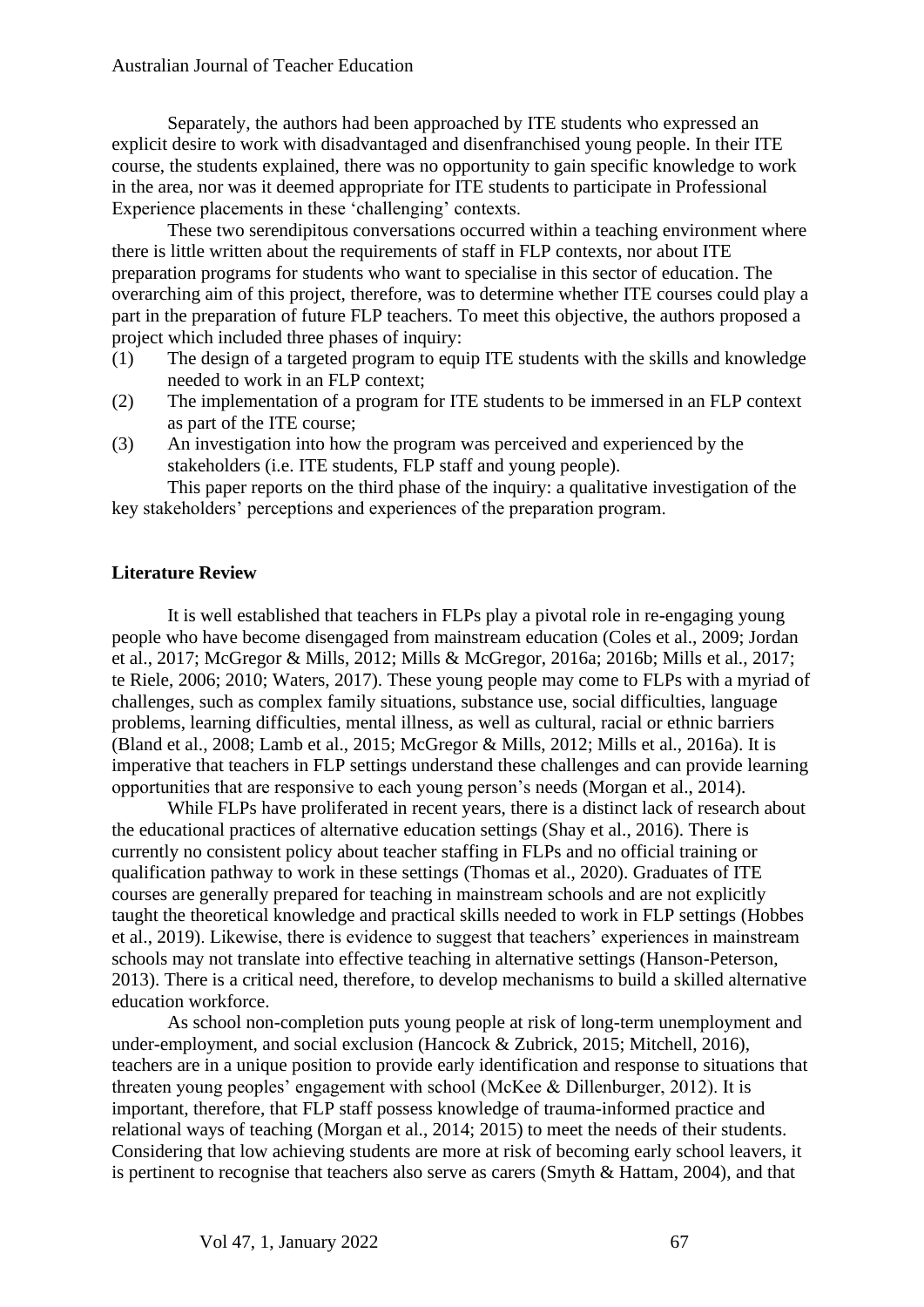respectful and caring teacher-student relationships form the basis of re-engagement. Researchers have found that there is a lack of pre-service and in-service education about topics that would benefit marginalised students (Hanson-Peterson, 2013). Studies have consistently reported that teachers hold limited knowledge about relevant topics, such as selfharm, mental health, child abuse and child protection (Mckee & Dillenberger, 2012; Walsh & Farrell, 2008; Crawford & Caltabiano, 2009).

Prospective FLP teachers need to be knowledgeable about and be able to employ trauma-informed practices and relational pedagogy as these facilitate re-engagement and can redress the impact of trauma and social exclusion experienced by disenfranchised young people (Morgan et al., 2014; 2015). Trauma-informed practice provides a framework that encourages understanding of young peoples' behaviour, rather than punishing the behaviour (Morgan et al., 2015). It recognises that trauma affected students may exhibit maladaptive responses to perceived threats that can result in avoidance or escalated behaviour. Central to Trauma-informed Practice is strong, trusting, consistent adult-student relationships (Hobbes et al., 2019) and constructing a place where students feel safe and can regulate when required. Relational pedagogy is young person-centred, requires collaboration with multidisciplinary colleagues (Morgan et al., 2014), and must be prioritised over curriculum delivery (Morgan et al., 2013; Morgan et al., 2015). Relational pedagogy promotes active listening and democratic processes with input from young people and recognises that young people have agency and the capacity to choose their own learning trajectories (Morgan et al., 2014; Smyth, 2006). Relational ways of teaching require a shift towards power-with, rather than power-over, young people. Teachers need to be willing to develop mutual and respectful co-learner relationships (Morgan et al., 2015) that strive for mutual growth and learning (Otero, 2003).

A consideration of the individual needs of each young person and the adoption of trauma-informed practice is essential for FLP teachers (Morgan et al., 2015) as inexperience and/or a lack of awareness of the complex needs of young people can exacerbate their educational exclusion (Morgan et al., 2014). However, teachers cannot be expected to develop this knowledge by chance (Walsh & Farrell, 2008) or in response to anecdotal accounts from other teachers (Rossi et al., 2016). Greater training opportunities are needed for both in-service and pre-service teachers to develop the knowledge and skills required of FLP teachers.

#### **Program Design**

Currently, ITE programs do not appear to prepare graduates for the FLP setting or provide enough learning experiences about mental and social wellbeing, youth suicide, and child abuse and neglect (Hanson-Peterson, 2013). In our search of the literature, we were unable to find studies that have reported on the design of ITE programs for the preparation of teachers for FLP settings. Yet, teacher educators have designed programs for other, nontraditional contexts, such as in inclusive education settings (Lancaster & Bain, 2007; Walton & Rusznyak, 2014), international/cross-cultural education contexts (Jin et al., 2019; Kabilan, 2013), and remote and distance education settings (Kennedy et al., 2013). In each of these studies, theory learning, and in-situ Professional Experience placements were key components of program design.

For the FLP context, we designed a program aimed at equipping ITE students with the skills and knowledge needed to become effective teachers in a FLP setting. This paper reports on the experiences and perceptions of the program from the perspectives of the key stakeholders (ITE students, FLP leadership and teaching staff, and the young people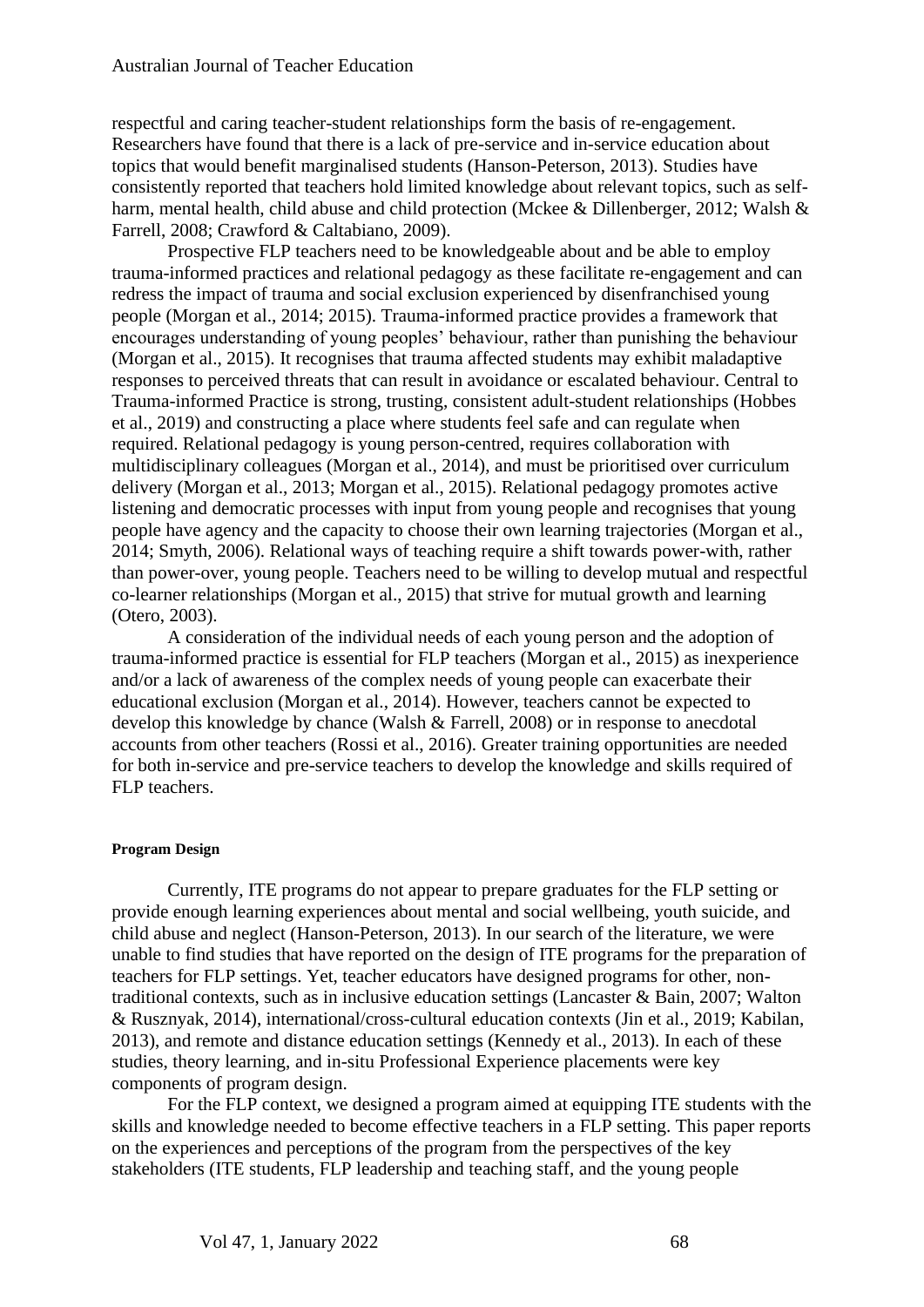attending the FLP). Key elements of the preparation program are highlighted in Figure 1 and described below.



**Figure 1: Preparation Program structure**

#### **Coursework Component**

Participating ITE students completed the postgraduate-level coursework unit, *Reengaging Disengaged Students.* The unit was originally designed to upskill in-service teachers for working with disenfranchised young people. The content covered in this unit included: a theoretical framework to help teachers understand engagement; strategies to promote the relationship building; and evidence of effective pedagogy and structures in FLPs.

#### **Low-stakes Immersion**

To make sense of the theoretical work provided in the unit, *Reengaging Disengaged Students*, the ITE students needed to have first-hand experience working with young people in this alternative context. Immersion in the FLP provided the ITE students the opportunity to experience the FLP before committing to completing a formal Professional Experience placement. In this project, ITE students completed one day per week, for 16 weeks, immersed in the FLP setting.

#### **Professional Experience**

The final phase of the preparation program was a formal, assessed, 20-day placement as part of the Master of Teaching Professional Experience requirements. ITE students were assessed by their supervising teacher at the FLP on each of the Australian Professional Standards for Teachers (Australian Institute for Teaching and School Leadership, 2011).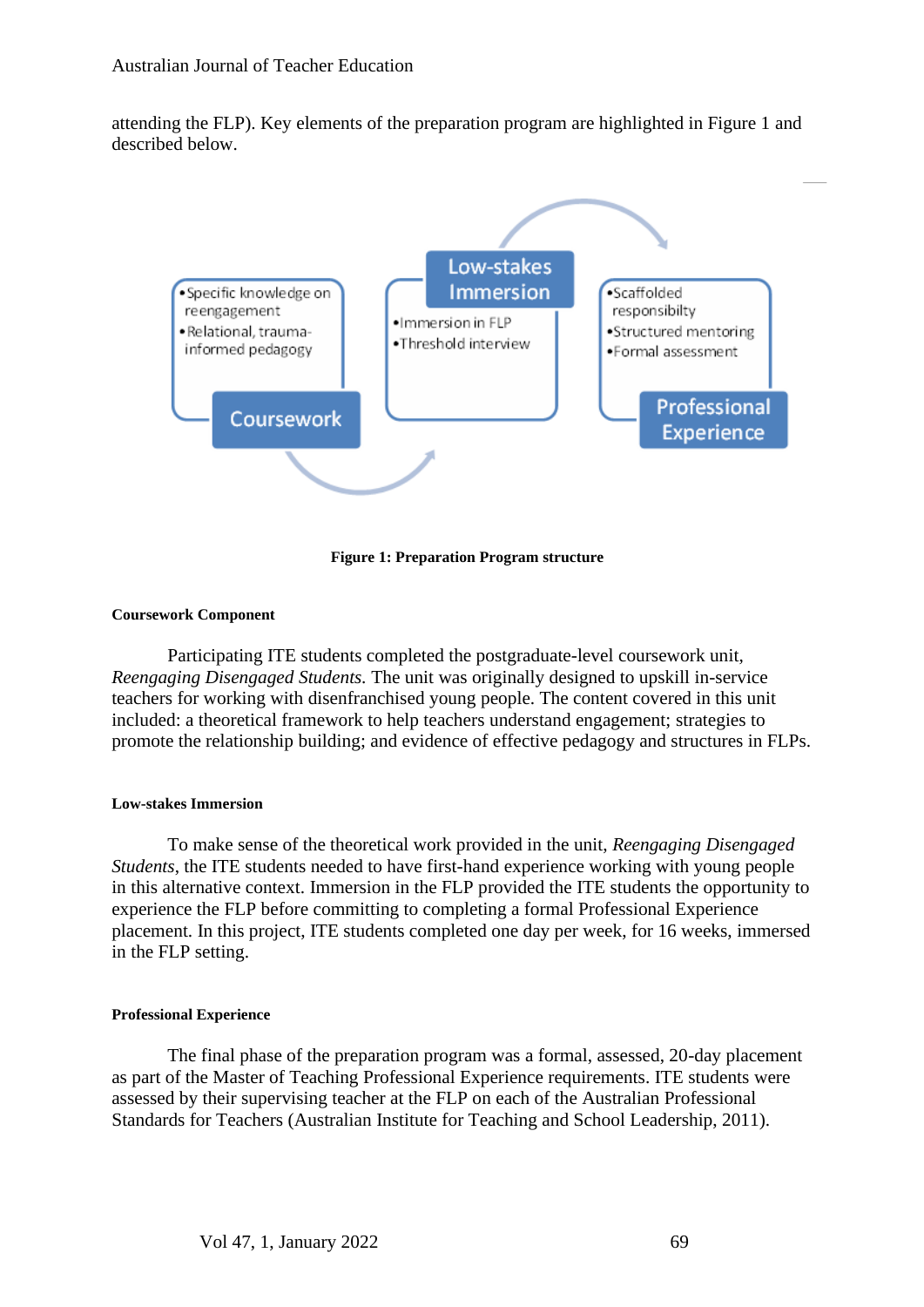#### **Method and Methodology**

Underpinning this research was the attempt to understand the experiences of the various stakeholders involved with the pilot program. Following the example set by O'Learly (2004), formative evaluative research tries to grasp the "strengths, weaknesses, opportunities, and threats" (p.136) of a program with the aim to ascertain with the aim to assess its future potential. While the findings of this study are case specific, it is hoped that they will inform other Initial Teacher Education Programs attempting a similar path.

Ethical clearance, including protocols for ascertaining consent, was received from the [Deidentified] Human Research Ethics Committee to conduct interviews with participating ITE students and the FLP leadership and teaching staff to ascertain their experiences and perspectives of the program. We also received ethical clearance to obtain the FLP's internal review containing the perspectives of the young people attending the FLP.

#### **Participants**

Seven participants were invited to be interviewed as part of the research due to their direct impact on, or involvement with, the pilot preparation program. Two ITE students and five FLP staff were involved. Two of the participants were male, and five were female. Indirectly, voices from young people interviewed for the FLP internal review were also used to inform the investigation.

#### **Data Analysis**

The interviews were, as described by Burgess (1988), 'purposeful conversations' and followed the core features of semi-structured interviews (Mason, 2002). The interviews varied in length from between 20 and 30 minutes.

Interviews were recorded and transcribed. Consistent with the thematic analysis techniques described by Braun and Clarke (2006), we familiarised ourselves with the data through close and repeated reading of the transcripts and generated initial codes from the data. Together, we then searched for and refined the overarching themes in the data by connecting individual codes and naming and defining the "essence of what each theme is about" (p. 92). We conducted several iterations of this process before deciding on our key themes (Braun & Clarke, 2019).

#### **Findings**

The interviews with the ITE students, FLP leaders and staff, and the de-identified feedback from the young people revealed three substantive themes related to their perceptions and experiences of the pilot preparation program.

#### **Theme One: Theory to Practice**

Two ITE students, Holly and Mandy, participated in the preparation program. Both ITE students reported positive experiences of undertaking the postgraduate-level coursework unit, *Reengaging Disengaged Students.* Mandy reported being particularly motivated to be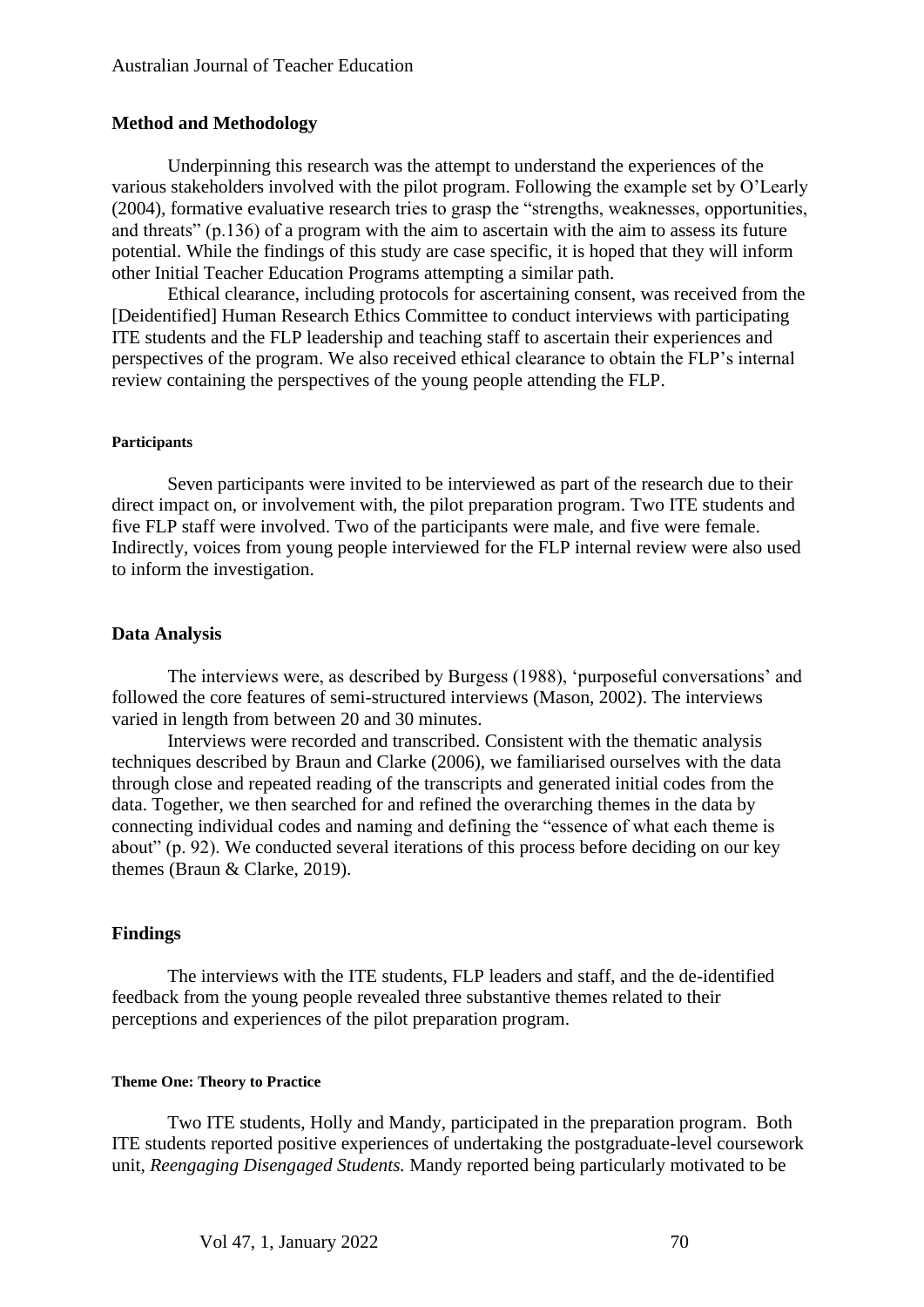successful in the preparation program because of the coursework within the unit. Learning about the inherent inequities that exist within mainstream education systems particularly resonated with her. Mandy explained:

*[The unit] provided a bit of an opportunity to reflect on some of the inequities in education and society, and how schools are structured in a certain way to appeal to a hegemonic group… what I could really relate to were the ideas around how schooling structures can inadvertently perpetuate socio-economic inequality through asserting the dominance of values shaped by an economic and labour market orientated paradigm.*

Likewise, Holly considered the unit's theoretical learnings and assigned readings to have "really transformed" her thinking, enabling her to consider engagement "as it relates to the individual and the institution equally." Completing the unit while being immersed within the FLP context allowed Holly to "absorb" the theoretical ideas she learned by seeing how they play out in a practical setting, such as "how to help heightened young people, [and] negotiate." Mandy was similarly able to make connections between her theoretical learnings and her experiences at the FLP:

*I can imagine that it could be possible to do [the practical experience] without [completing the theory unit], but it definitely helped to have all that information. I feel like having that background knowledge helped me to kind of get into the mode of understanding the practical aspect of teaching in a [FLP] context*.

The coursework unit and its associated assessment tasks required the ITE students to make concrete links between the theory and practice while volunteering at the FLP. The ITE students were required design reengagement plans for their students, as well as evaluate the reengagement outcomes of the FLP overall. These tasks served to strengthen the ITE students' understanding of disengagement and strategies for reengaging young people. As Mandy reflected:

*[The assignments] were both really helpful in solidifying and understanding some of the key concepts around the dimensions of engagement. And I was able to see how those notions of engagement are interrelated.* 

Holly, on the other hand, reported some difficulties in meeting the requirements of the postgraduate level unit as an ITE student. As the unit was also studied by practicing teachers seeking specialised professional learning, Holly felt "intimidated" by the unit's fellow students. The assessment tasks, which required students to develop a personalised reengagement plan for a young person, challenged Holly as she was "unsure how to appropriately translate data into recommendations." While the practising teachers in the unit were accustomed to data-driven planning (Tasmanian Department of Education, 2019), as an ITE student, Holly felt under-skilled for this task.

The partnership arrangement between the University and the FLP provided other tangible benefits to the FLP. The ITE students' completion of their assignment tasks provided valuable in-depth analysis of the factors influencing engagement and recommendations that the FLP was able to use within their educational programming for the young people. FLP teacher Terri reflected on the value of the reengagement plans:

*We got some pretty great feedback on how we can best be support two of our most, I guess, at-risk young people… I think if the teachers and youth workers of those classes take the time to read through that, it's actually really useful just to further their knowledge of that young person… so I'm hoping that Holly and Mandy can see some real outcomes from the work that they've put in.* 

Drawing from the FLP internal report, according to the perspective of the young people the ITE students demonstrated effective and innovative teaching skills. Utilising their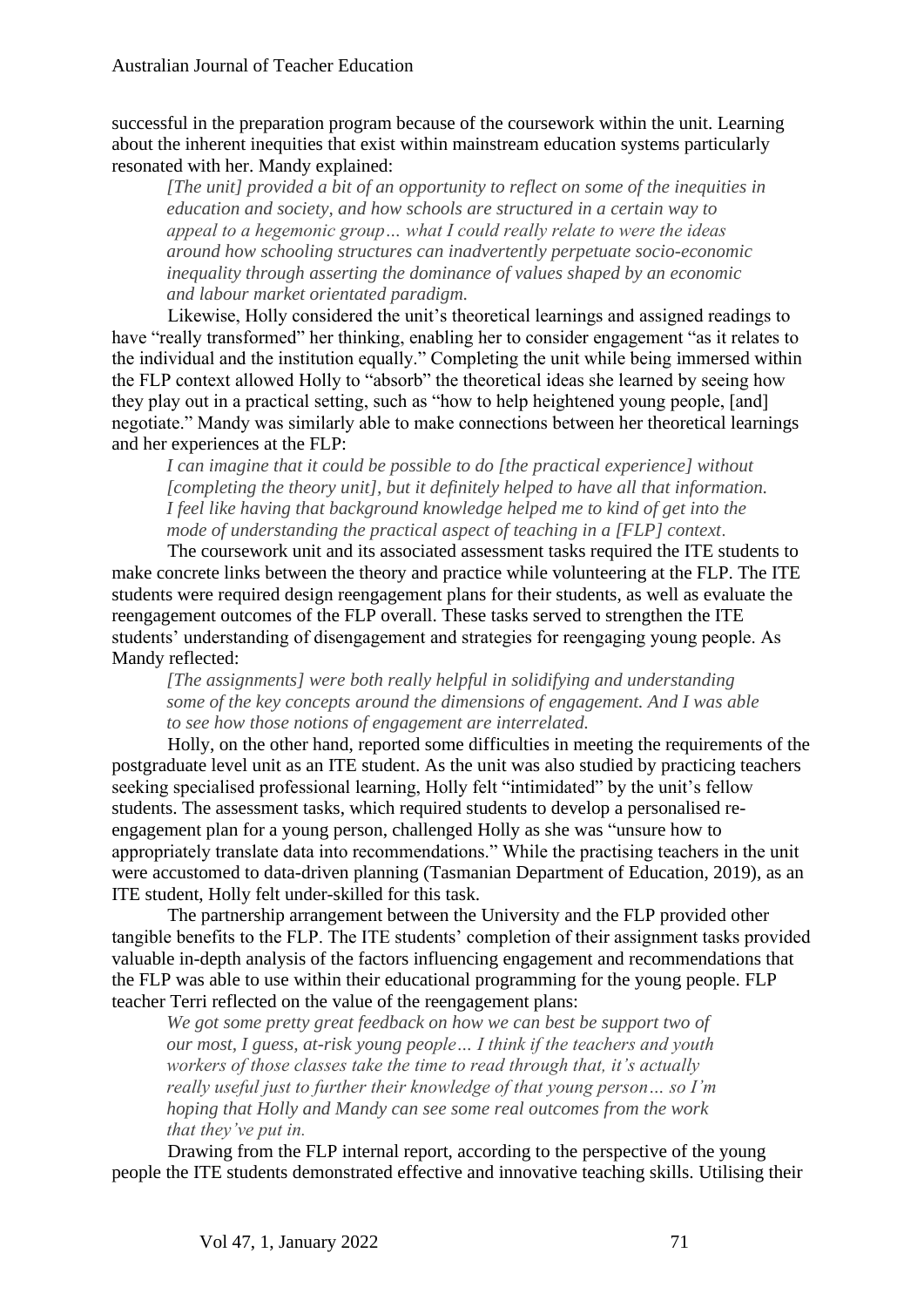theoretical learnings and the pedagogical framework adopted within the FLP, the ITE students set clear goals and expectations for the young peoples' learning. When Andrea (young person) was asked about Mandy's teaching, she commented: [she was] "really understanding… Like, just the way she, like, set the work and explained how to do it. It was easy to know what you have to do."

A focus on the young person's interests and motivations is a critical component of planning for teaching in FLP settings (te Riele et al., 2017). According to the young people, Holly was able to exemplify this practice in her teaching.

*I was just learning more than I usually would (Samantha, young person). I was more focused on what I was doing because I noticed in class a lot that, I actually...if I am interested in something, I will sit there and actually learn about it and remember more and more and more about it (Cassie, young person).* 

Holly's expert content knowledge, and her capacity to share that content in ways that motivate and engage the young people, was a key strength of Holly's practice. Jack (young person) commented, "well, [Holly's] a great art teacher. She's really fun and enthusiastic. I don't know. She's cool." Compared with other teachers he had experienced, Jack felt that "she was better than normal art teachers" because of the way she taught the content in ways that engaged and excited him.

The young people did, however, provide useful feedback to the ITE students about their teaching practice. Fiona (young person) suggested that Holly did not 'control' the class as well as her regular teacher because Holly did not raise her voice. Another young person, Ben, also agreed: "she had to be a little firmer… just a little more strict… her voice was tiny." While comments indicate that Holly was successful in adopting pedagogical strategies that personalised learning to the interests of her students, young people in FLP settings also appreciate teachers with strong classroom management practices.

As indicated by the FLP staff, the ITE students' learning about trauma-informed teaching aided them in successfully undertaking the immersion and Professional Experience components of the program. Audrey (FLP teacher), for example, reflected on Holly's teaching and how her learning about trauma enabled her to be successful in the FLP setting:

*She's developed strategies on how to process the background [of the young people] and develop empathy… so, for her to have that understanding on how to approach young people with those behaviours and to actually realise there is a backstory and to learn that backstory, I think that's cool.* 

Indeed, the immersion component of the program was particularly well-regarded by the FLP staff and ITE students. Holly particularly believed the immersion component to be essential element in her capacity to bridge theory and practice ahead of her formal Professional Experience Placement.

*[Immersion] in the school was the best way to really understand flexible education and compatible pedagogies. Seeing how natural consequences and negotiations can be an authentic part of a school environment really contextualised what I had been learning and prepared me for the prac [Professional Experience].*

#### *Theme Two: The FLP as a Unique Teaching Context*

Although the ITE students found their theoretical learning and immersion to be beneficial to their success in their formal Professional Experience placement, both ITE students reported experiencing challenges in undertaking their work in a FLP setting. Mandy, for example, found applying trauma-informed practice to be difficult when confronted with a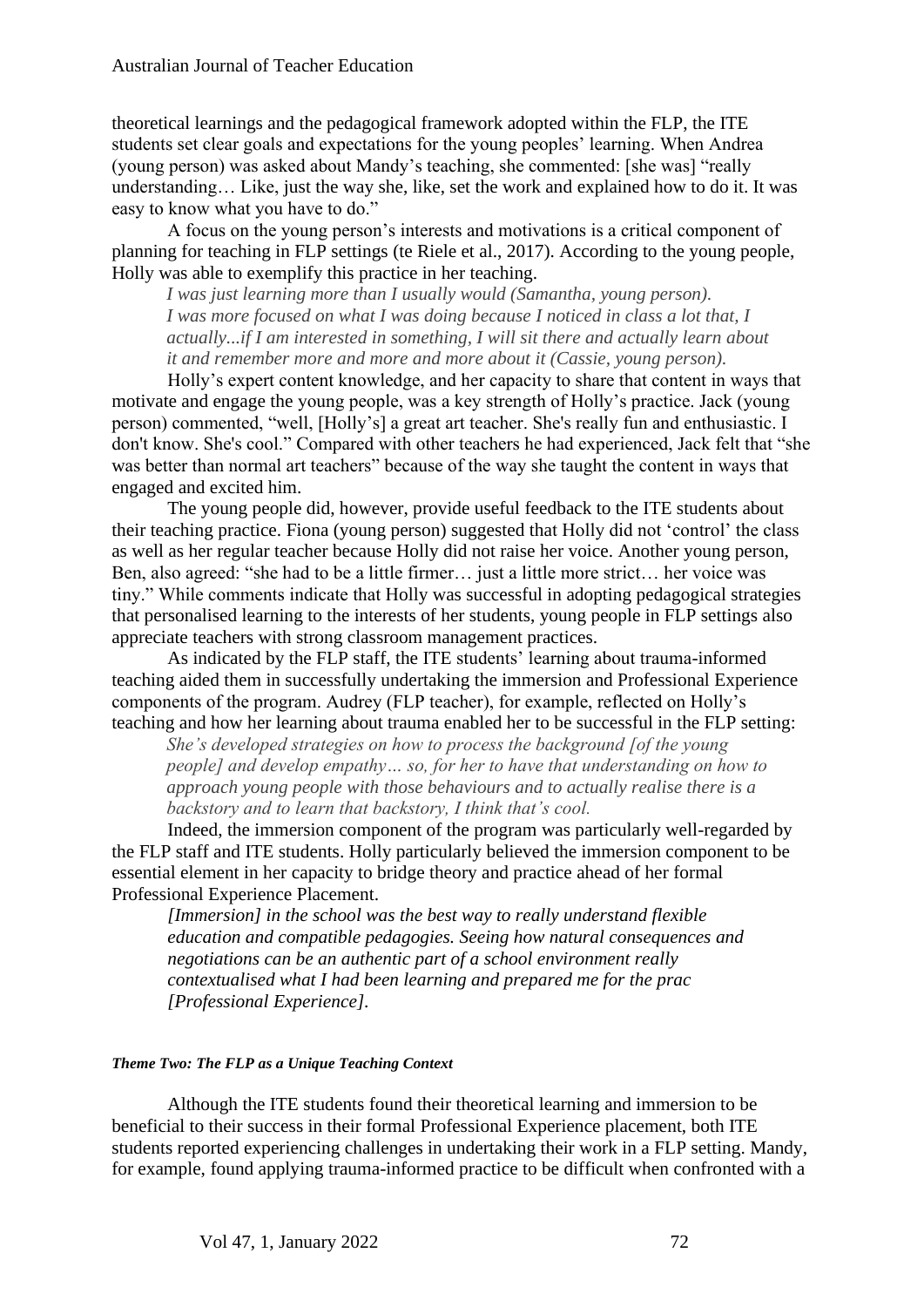#### heightened young person in a real teaching setting.

*I guess the biggest challenge for me was discovering one of my triggers, which was being kind of provoked by a young person in the class… feeling kind of under attack, and just having to process that at the time, was really challenging, you know. My brain just felt like it was on fire. I was thinking like… afterwards, I was like, 'phew, thank God that's over.'*

The young people seemed to be acutely aware of the challenging nature of their schooling environment in the internal review. Tommy (young person) explained that not all ITE students would be suited to working in a FLP: "some teachers out there that, like, couldn't put up with a lot this … because some people here get really angry and stuff." Samantha (young person) also discussed the complexity of working at the FLP: "Like, mainstream, oh, it's just basic, but with us kids, it's all hard because we're different from mainstream." The ITE students experienced this complexity through their immersion and Professional Experience. As Tommy explained, Holly did not fully understand his need for space in the classroom: "sometimes there would be times where I'd want to be left alone and she'd keep talking to me but like, she didn't really know, because it was like she'd only be in the classroom every now and then."

The adoption of relational pedagogies and the building of strong teacher-student relationships are critical in the FLP environment (te Riele et al., 2017). However, FLP teacher Audrey initially expressed some reservations about the program's capacity to prepare the ITE students for this element of their practice:

*To have rapport is very important. And unfortunately, naturally, not all people that are passionate about this area of education have those natural abilities. So that is a challenge to, I suppose, communicate how somebody can develop those skills if you're not naturally that sort of person.*

Throughout the preparation program, the ITE students employed intentional efforts to build respectful and caring relationships with the young people. Holly, for example, brought her skills in arts-based education to her Professional Experience placement. FLP teacher Audrey commented that Holly's art classes were "the most valuable thing for her to do in coming into the space [the FLP]" as they made the young people "more open to her." ITE student Mandy drew on her own personal experiences of being disengaged from school to establish relationships that came "from a position of empathy and understanding of what it's like to be in that position."

The ITE students' efforts to develop respectful relationships with the young people were positively perceived by the FLP leadership and teaching staff. Georgi (FLP Leadership) reflected:

*I think building those relationships with young people for them was sometimes challenging. But I do think they both worked hard at it, and as a result were able to build really authentic relationships with people that have certainly been sustained because they've both come back to follow up on projects they did when they were in the classroom. And the young people were really excited to see them*.

Andrea (young person) suggested that Mandy learned important aspects of relational teaching in a FLP "like, understanding that it's easier to negotiate with someone, rather than just telling them what to do." Ben (young person) echoed this sentiment when describing Holly's teaching: "she's understandable and you can negotiate with her." Perhaps the most telling example of Holly's success at developing relationships was highlighted by Samantha (young person) who explained that Holly "made me feel wanted at school."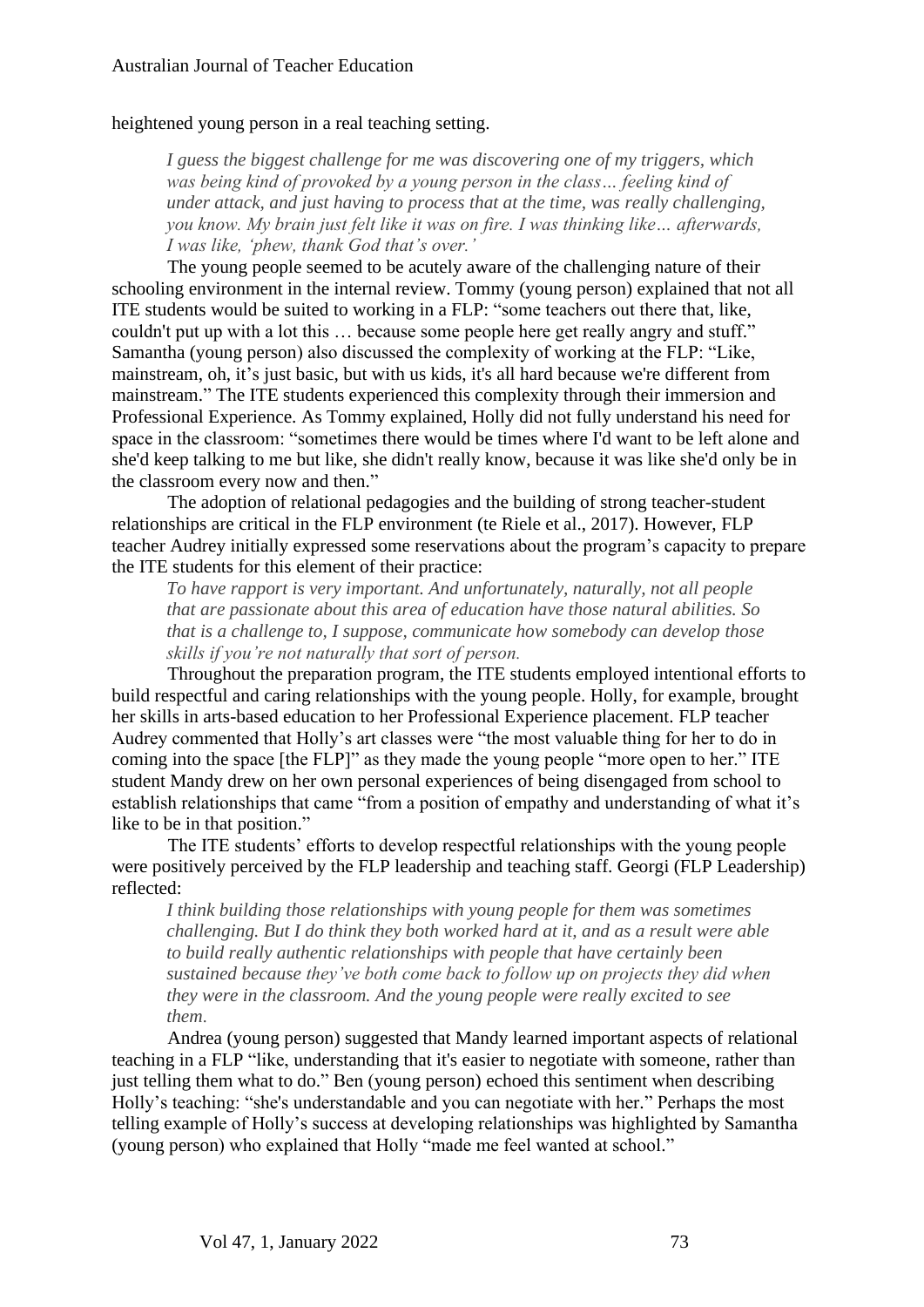Striking a balance between effective teaching and ensuring young people's safety was not always easy for Holly and Mandy. FLP leader, Georgi, acknowledged the challenges faced by the ITE students in establishing productive and respectful working relationships.

*… finding that balance between wellbeing, education, and when do I essentially put my foot down with young people? And when do I sit there and restoratively work through something? I think finding that was sometimes challenging for [the ITE students].*

Georgi's observations are best exemplified in Micky's (young person) comments. Micky described Mandy as "annoying" because she "kept following [him around the classroom]." As a teacher, he thought "she was shit" and the lessons were "boring." Micky was opposed to hosting ITE students at the FLP, claiming it was "stupid" and that ITE students should remain in mainstream schools. Mandy was, therefore, challenged in her capacity to build the kind of relationship with Micky that could enable his successful engagement.

#### *Theme Three: Preparation for Future Professional Experience and Teaching*

The FLP environment presents a unique teaching setting for ITE students to undertake a Professional Experience placement. While negotiation and the co-construction of learning experiences and learning expectations are central to teaching in FLPs (te Riele et al., 2016), these strategies may be more challenging to implement in mainstream school settings. In their interviews, Holly and Mandy expressed some concerns about the transferability of their newly learned skills to mainstream school settings. While the ITE students appreciated the opportunity to experiment with 'alternative' pedagogies, each worried about how relevant these experiences would be to the mainstream classroom they will find themselves teaching in during their final placement. Particularly, the ITE students communicated concerns about their preparedness to undertake student assessments.

*I feel less prepared for many aspects of my final placement…. as the Flexi [FLP] took a very different approach to assessing students and had a more dynamic teaching cycle (Holly).* 

*… the culture that they have around assessment… that's one of my concerns about entering PE4 is just going in and being able to kind of be more structured in that approach (Mandy).* 

*In FLP settings, the wellbeing and engagement of young people is prioritised over curriculum delivery and assessment (Morgan et al., 2013; Morgan et al., 2015). Therefore, the ITE students had limited opportunities to develop their skills in assessment design and judgement of student learning.* 

Interview findings show, however, that the ITE students developed other specialised skills in the FLP setting that would be transferable to a mainstream teaching context. The ITE students' reflections on the program revealed that new their understandings of traumainformed practice have greatly influenced their developing philosophies of education and their intended future classroom practice. Holly claimed "this prac was quite transformational for my practice" and she expressed an on-going commitment to developing inclusive classroom communities in her future teaching. Likewise, Mandy argued that the experience helped her to "put things into perspective as to why behaviours occur in certain ways." Mandy further reflected that:

*Some of the notions around trauma-informed practice enables you to view things more compassionately because you are aware of the impact that trauma has on the developing brain and the subsequent challenging behaviour that can emerge from that.*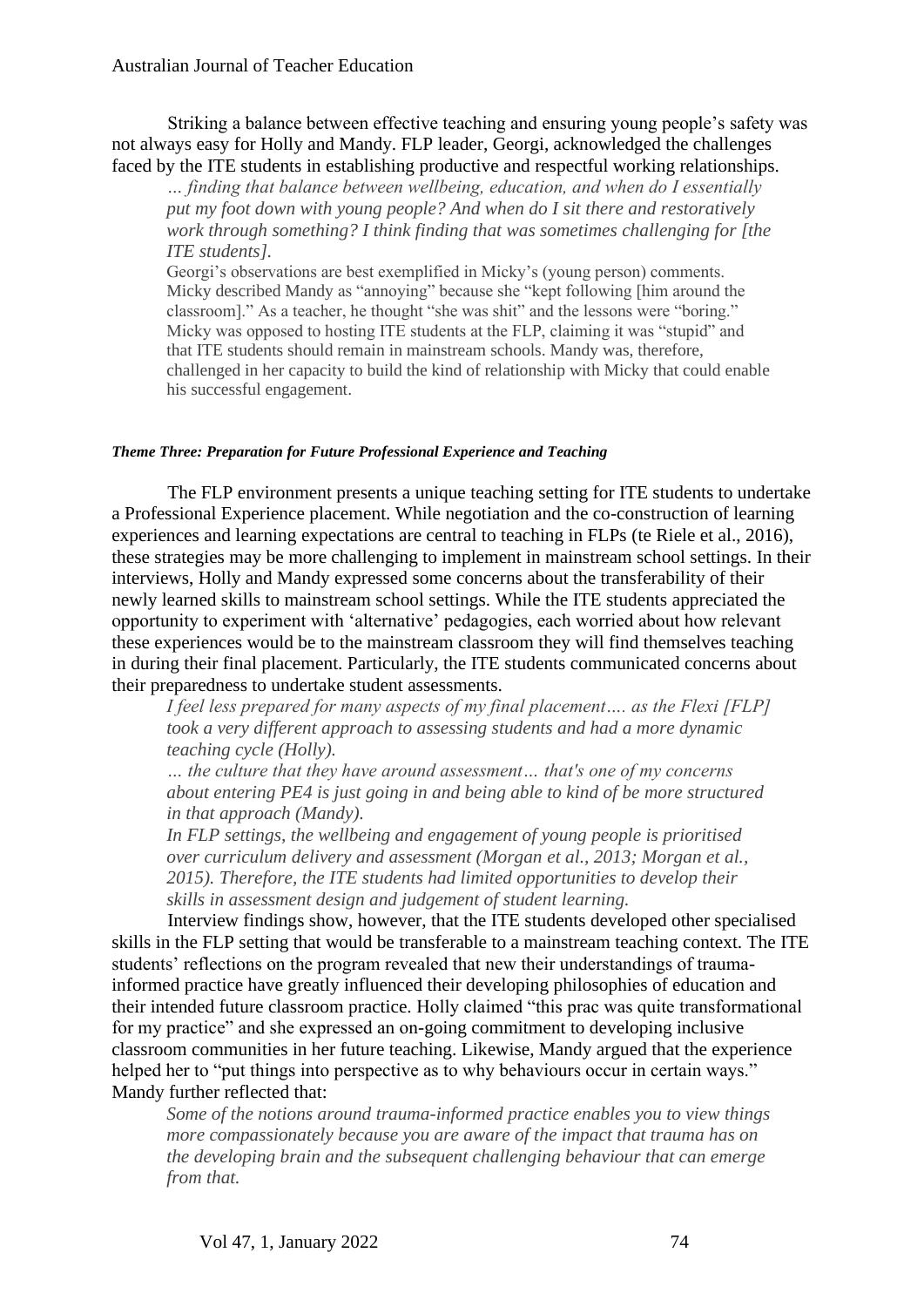As Mandy commented, the program enabled her to "be able to look at things more objectively" and to gain the confidence to "understand classroom behaviour, to address it, and to use negotiation skills to find a common ground with young people." The immersion component taught Mandy to "do all the sorts of things that [she] probably would have been a bit, you know, slightly afraid of" within her formal Professional Experience placement.

The young people also commented on the transferability of teaching skills developed in FLP settings for mainstream school teaching. Jack thought the ITE students' classroom management skills developed in the FLP would be relevant in mainstream settings:

*[In mainstream schools] learning to, you know, herd children. People, like, you know, in and out of class… [In the FLP] they don't just stand around and, like, 'get here right now or I'm calling your parents'. It's more like, very calm and you know…* 

Finally, the ITE students' work on developing engagement strategies and individual re-engagement plans was positively perceived by the young people. Fiona (young person) argued that all ITE students would benefit from learning to teach in an FLP setting because disengaged students are present in all schools (Hancock & Zubrick, 2015). She explained, "there are some kids who go to mainstream school that their parents will refuse to send them to a [FLP] school like this, who need to learn the way we do…." While the ITE students were concerned about the relevance of their FLP experience to their future mainstream teaching, the young people with experience of both mainstream and FLP settings believed the skills the ITE students developed would make them effective teachers in mainstream schools.

#### **Conclusion**

We sought to address the problem of teacher training and recruitment for FLP settings by designing a preparation program for ITE students interested in teaching in these alternative contexts. In investigating the perceptions of the stakeholders (ITE students, FLP leadership and staff, and young people), we found that the preparation program was generally positively received and supported the ITE students to develop their skills in engaging young people and building productive relationships. The program enabled the ITE students to make connections between theoretical approaches to re-engagement, such as relational pedagogies and negotiation, and the practice of teaching in an FLP. The ITE students learned about the unique characteristics of flexible learning and alternative education contexts and developed a range of transferable skills applicable to their future teaching in mainstream school settings.

This pilot program marks the beginning of our efforts to place ITE students in nontraditional contexts for their Professional Experience placements. We acknowledge that this study had few participants and, given the small number of alternative education schools in [deidentified], we may find it difficult to sustain the program. However, there are positive indications that this kind of program is needed. As one FLP leader remarked, "it's been great for us because we've been able to use the placement students as [casual teachers] and that's something that we haven't ever been able to do before." Future iterations of the preparation program will seek to expand the number of ITE students involved to continue to improve the preparation of the teaching workforce in flexible learning contexts in our state.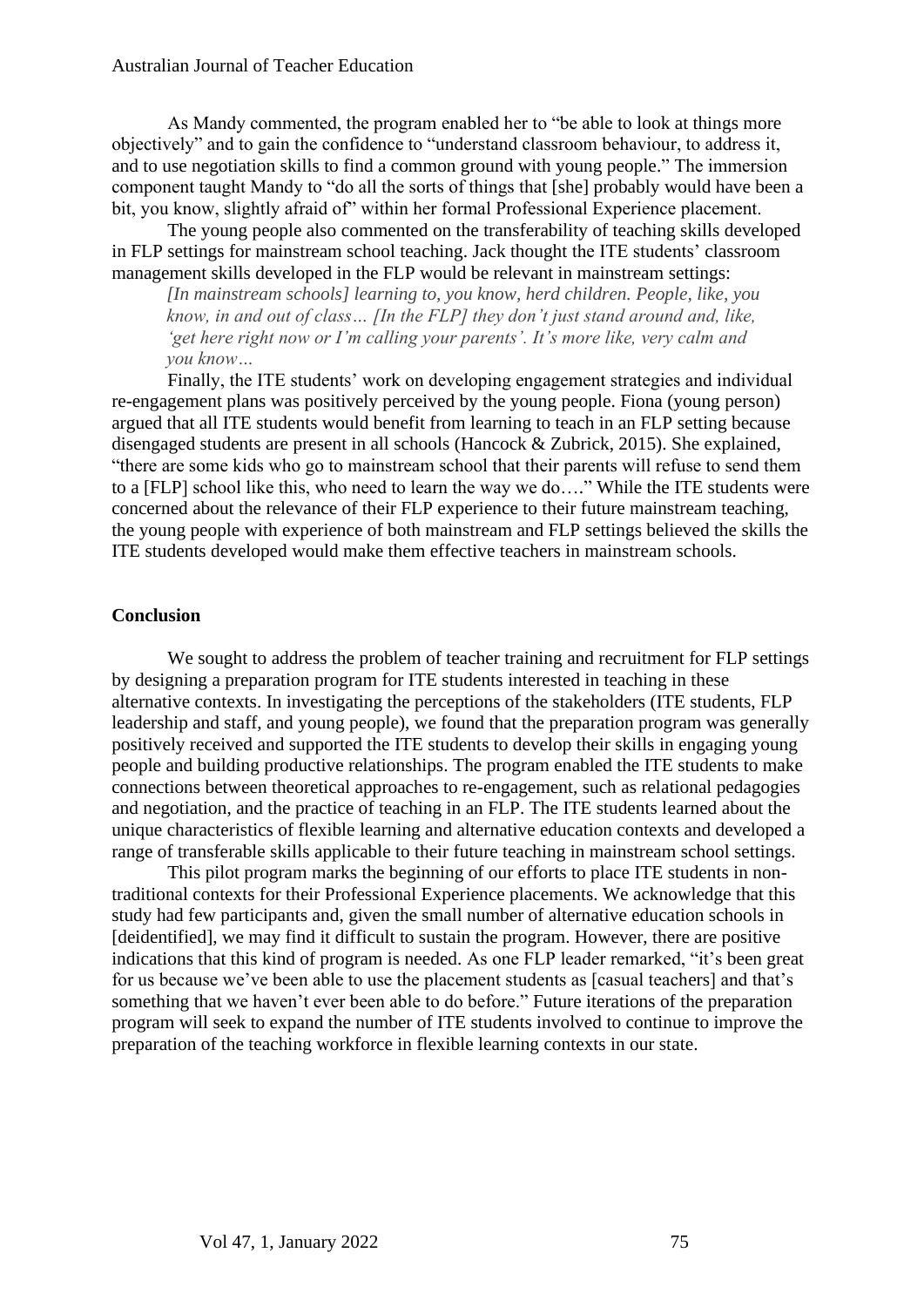## **References**

- Abrams, F. (2010). *Learning to fail: How society lets young people down*. London: Routledge. <https://doi.org/10.4324/9780203864821>
- Australian Institute for Teaching and School Leadership. (2011). A*ustralian Professional Standards for Teachers.* Melbourne: AITSL.
- Bland, P., Church, E., Neill, S., & Terry, P. (2012). Lessons from successful alternative education: A guide for secondary school reform. *Eastern Educational Journal, 37*(1), 29-42. Retrieved from

https://castle.eiu.edu/edjournal/successfulalternativeeducation.pdf

- Braun, V., & Clarke, V. (2006). Using thematic analysis in psychology. *Qualitative Research in Psychology*, *3*(2), 77-101. <https://doi.org/10.1191/1478088706qp063oa>
- Braun, V., & Clarke, V. (2019). Reflecting on reflexive thematic analysis. *Qualitative Research in Sport, Exercise and Health, 11*(4), 589-597. <https://doi.org/10.1080/2159676X.2019.1628806>
- Burgess, R.G. (1988). Conversations with a purpose: the ethnographic interview in educational research. In R.G. Burgess (ed.) *Studies in Qualitative Methodology: a Research Annual* Vol. 1. London: JAI Press.
- Coles, H., Lamb, L., Fernandes, M. J., & Merrell-James, R. (2009). *Exemplary practices in alternative education: Indicators of quality programming.* VA: National Alternative Education Association. Retrieved from [http://thenaea.org/NAEA/?page\\_id=55](http://thenaea.org/NAEA/?page_id=55)
- Crawford, S., & Caltabiano, N. J. (2009). The school professionals' role in identification of youth at risk of suicide. *Australian Journal of Teacher Education, 34*(2), 28-39. <https://doi.org/10.14221/ajte.2009v34n2.3>
- Department of Education. (2019). *Learning plan procedure.* Retrieved from https://publicdocumentcentre.education.tas.gov.au/Documents/Learning-Plan-Procedure.pdf
- Hancock, K. J., & Zubrick, S. R. (2015). *Children and young people at risk of disengagement from school.* Commissioner for Children and Young People, Western Australia.
- Hanson-Peterson, J. (2013). *Do training programs equip teachers with skills to teach disengaged students? A preliminary scan.* Brotherhood of St Laurence. Retrieved from [http://library.bsl.org.au/jspui/bitstream/1/6114/1/Hanson-](http://library.bsl.org.au/jspui/bitstream/1/6114/1/Hanson-Peterson_Teacher_training_and_disengaged_students_2013.pdf)Peterson Teacher training and disengaged students 2013.pdf
- Hobbes, C., Paulsen, D., & Thomas, J. (2019). Trauma-informed practice for pre-service teachers. In *Oxford Research Encyclopedia of Education*. United Kingdom: Oxford University Press. <https://doi.org/10.1093/acrefore/9780190264093.013.1435>
- Jordan, A. W., Jordan, K. H., & Hawley, T. S. (2017). Purpose and passion: The rationales of public alternative educators. *The Journal of Social Studies Research, 41*(4), 263-273. <https://doi.org/10.1016/j.jssr.2017.01.004>
- Jin, A., Parr, G., & Cooley, D. (2019). An Australian international teaching practicum in China: exploring multiple perspectives. *The Australian Educational Researcher,* 1-19. <https://doi.org/10.1007/s13384-019-00343-1>
- Kabilan, M. K. (2013). A phenomenological study of an international teaching practicum: Pre-service teachers' experiences of professional development. *Teaching and Teacher Education, 36*, 198-209. <https://doi.org/10.1016/j.tate.2013.07.013>
- Kennedy, K., Cavanaugh, C., & Dawson, K. (2013). Preservice teachers' experience in a virtual school. *American Journal of Distance Education, 27*(1), 56-67. <https://doi.org/10.1080/08923647.2013.756757>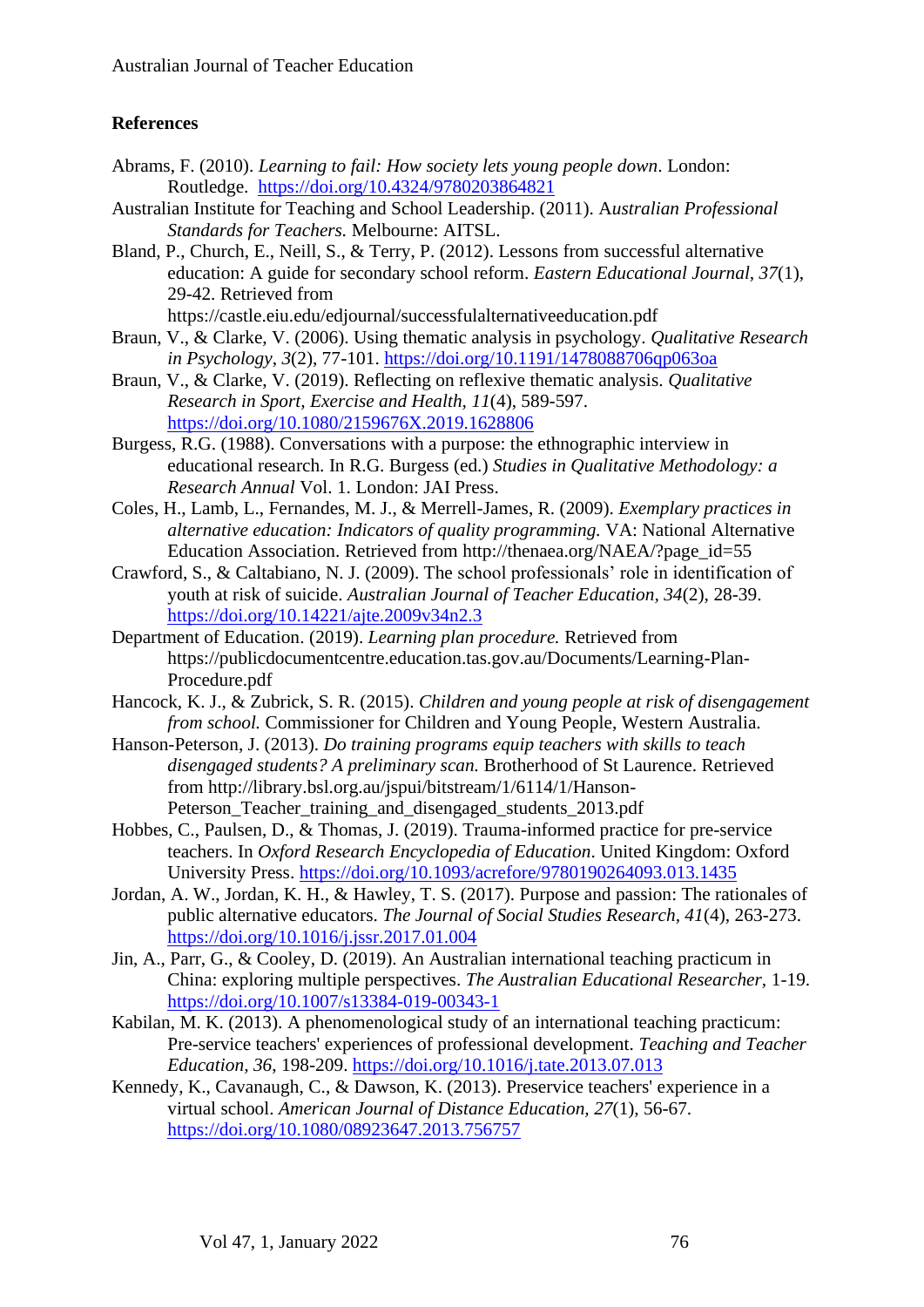- Lamb, S., Jackson, J., Walstab, A., & Huo, S. (2015). *Educational opportunity in Australia 2015: Who succeeds and who misses out.* Centre for International Research on Education Systems. Victoria University. Melbourne: Mitchell Institute.
- Lancaster, J., & Bain, A. (2007). The design of inclusive education courses and the selfefficacy of preservice teacher education students. *International Journal of Disability, Development and Education, 54*(2), 245-256. <https://doi.org/10.1080/10349120701330610>
- Mason, J. (2002). *Qualitative researching* (2<sup>nd</sup> ed.). London: Sage.
- McGregor, G., & Mills, M. (2012). Alternative education sites and marginalised young people: 'I wish there were more schools like this one'. *International Journal of Inclusive Education, 16*(8), 843-862.<https://doi.org/10.1080/13603116.2010.529467>
- McKee, B. & Dillenburger, K. (2012). Effectiveness of child protection training for preservice early childhood educators. *International Journal of Educational Research, 53*, 348-359.<https://doi.org/10.1016/j.ijer.2012.04.008>
- Mills, M., & McGregor, G. (2016a). Alternative education: Providing support to the disenfranchised. *International Journal of Child, Youth and Family Studies, 7*(2), 198- 217.<https://doi.org/10.18357/ijcyfs72201615718>
- Mills, M., & McGregor, G. (2016b). *Engaging students in engaging schools: Lessons from Queensland's alternative education sector.* Brisbane: YANQ.
- Mills, M., McGregor, G., Baroutsis, A., Te Riele, K., & Hayes, D. (2016). Alternative education and social justice: considering issues of affective and contributive justice. *Critical Studies in Education, 57*(1), 100-115 <https://doi.org/10.1080/17508487.2016.1087413>
- Mills, M., te Riele, K., McGregor, G., & Baroutsis, A. (2017). Teaching in alternative and flexible education settings. *Teacher Education, 28*(1), 8-11. <https://doi.org/10.1080/10476210.2016.1263613>
- Mitchell, J. (2016). *Out of sight, out of mind? Exclusion and inclusion of students in Victorian schools.* Youth Affairs Council Victoria.
- Morgan, A., Brown, R., Heck, D., Pendergast, D., & Kanasa, H. (2013). Professional identity pathways of educators in alternative schools: The utility of reflective practice groups for educator induction and professional learning. *Reflective Practice, 14*(2), 258-270. <https://doi.org/10.1080/14623943.2012.749227>
- Morgan, A., Pendergast, D., Brown, R., & Heck, D. (2014). The art of holding complexity: A contextual influence on educator identity and development in practice in a system of alternative 'flexi' schools. *Reflective Practice, 15*(5), 579-591. <https://doi.org/10.1080/14623943.2014.900020>
- Morgan, A., Pendergast, D., Brown, R., & Heck, D. (2015). Relational ways of being an educator: Trauma-informed practice supporting disenfranchised young people. *International Journal of Inclusive Education, 19*(10), 1037-1051. <https://doi.org/10.1080/13603116.2015.1035344>
- Mosen-Lowe, L. A. J., Vidovich, L., & Chapman, A. (2009). Students 'at-risk'policy: Competing social and economic discourses. *Journal of Education Policy, 24*(4), 461- 476. <https://doi.org/10.1080/02680930902759712>
- O'Leary, Z. (2004). The essential guide to doing research. London: Sage
- Otero, G. (2003). Conversations for school improvement: The value of relational learning. *Australian Principals Centre Monograph Number 13,* 1-12. Retrieved from https://research.acer.edu.au/cgi/viewcontent.cgi?article=1012&context=apc\_monogra phs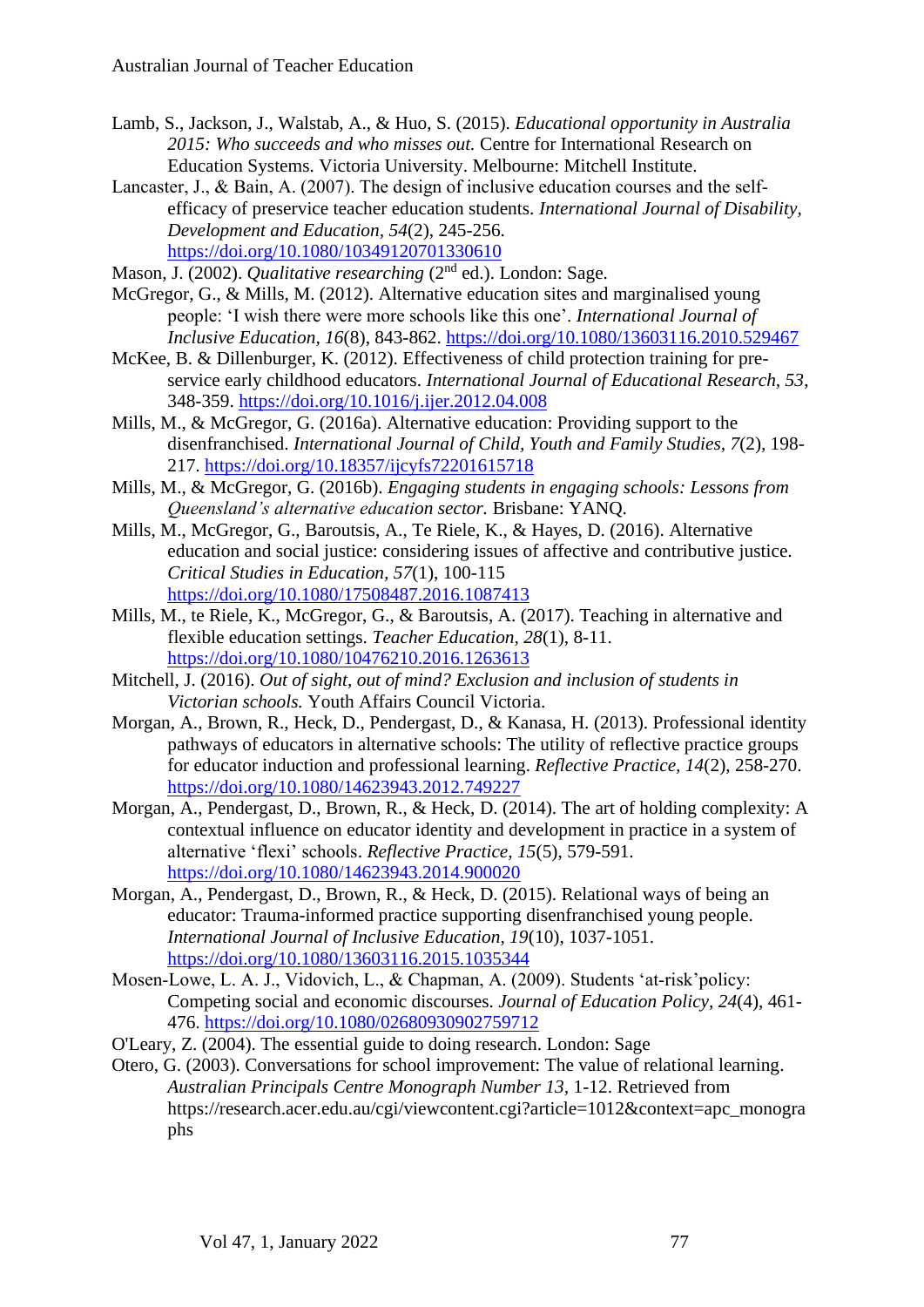- Rossi, T., Pavey, A., Macdonald, D., & McCuaig, L. (2016). Teachers as health workers: Patterns and imperatives of Australian teachers' work. *British Educational Research Journal, 42*(2), 258-276.<https://doi.org/10.1002/berj.3197>
- Shay, M., Morgan, A., Lampert, J., & Heck, D. (2016). Introduction to the special issue on alternative pathways in education for disenfranchised children and young people in the Australian context. *International Journal of Child, Youth and Family Studies, 7*(2), 171-177**.** <https://doi.org/10.18357/ijcyfs72201615716>
- Smyth, J. (2006). *When students have 'relational' power: The school as a site for identity formation around engagement and school retention.* Paper presented at the Australian Association for Research in Education, Adelaide. Retrieved from https://www.aare.edu.au/publications/aare-conference-papers/show/5245/whenstudents-have-relational-power-the-school-as-a-site-for-identity-formation-aroundengagement-and-school-retention
- Smyth, J., McInerney, P., & Fish, T. (2013). Blurring the boundaries: From relational learning towards critical pedagogy of engagement for disengaged disadvantaged young people. *Pedagogy, Culture & Society, 21*(2), 299-320. <https://doi.org/10.1080/14681366.2012.759136>
- te Riele, K. (2006). Schooling practices for marginalized students practice-with-hope. *International Journal of Inclusive Education, 10*(1), 59-74. <https://doi.org/10.1080/13603110500221750>
- te Riele, K. (2010). Philosophy of hope: Concepts and applications for working with marginalized youth. *Journal of Youth Studies, 13*(1), 35-46. <https://doi.org/10.1080/13676260903173496>
- te Riele, K. (2014). *Putting the jigsaw together: Flexible learning programs in Australia. Final report*. Melbourne: The Victoria Institute for Education, Diversity and Lifelong Learning.
- te Riele, K., Mills, M., McGregor, G., & Baroutsis, A. (2017). Exploring the affective dimension of teachers' work in alternative school settings. *Teaching Education, 28*(1), 56-71.<https://doi.org/10.1080/10476210.2016.1238064>
- te Riele, K., Plows, V., & Bottrell, D. (2016). Interest, learning, and belonging in flexible learning programmes. *International Journal on School Disaffection, 12*(1), 45-63. <https://doi.org/10.18546/IJSD.12.1.03>
- Thomas, J., Cruickshank, V., Herrlander Birgerson, E., Reid, D., & te Riele, K. (2020). It takes a special type of teacher. An investigation into the capabilities of staff working with disengaged students. *International Journal of Inclusive Education*, 1-16. <https://doi.org/10.1080/13603116.2020.1803427>
- Walsh, K., & Farrell, A. (2008). Identifying and evaluation teachers' knowledge in relation to child abuse and neglect: A qualitative study with Australian early childhood teachers. *Teaching and Teacher Education, 24*, 585-600. <https://doi.org/10.1016/j.tate.2007.07.003>
- Walton, E., & Rusznyak, L. (2014). Affordances and limitations of a special school practicum as a means to prepare pre-service teachers for inclusive education. *International Journal of Inclusive Education*, *18*(9), 957-974. <https://doi.org/10.1080/13603116.2013.872203>
- Waters, R. (2017). Symbolic non-violence in the work of teachers in alternative education settings. *Teaching Education, 28*(1), 27-40. <https://doi.org/10.1080/10476210.2016.1210593>